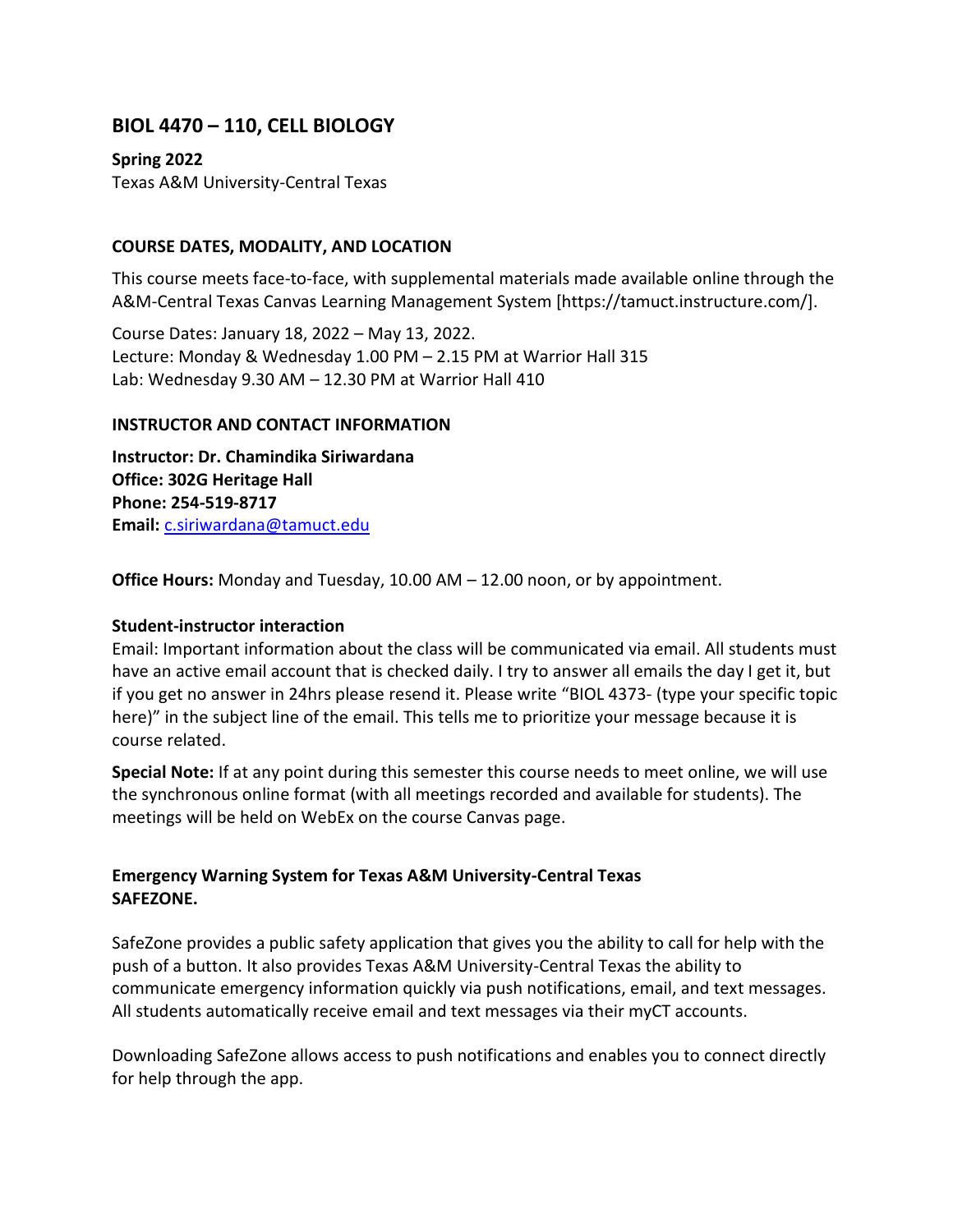You can download SafeZone from the app store and use your myCT credentials to log in. If you would like more information, you can visit the [SafeZone](https://nam04.safelinks.protection.outlook.com/?url=http%3A%2F%2Fwww.safezoneapp.com%2F&data=04%7C01%7Cc.siriwardana%40tamuct.edu%7C6a5fdb8c057b47f443bd08d9c3cb8f8e%7C9eed4e3000f744849ff193ad8005acec%7C0%7C0%7C637756101310352336%7CUnknown%7CTWFpbGZsb3d8eyJWIjoiMC4wLjAwMDAiLCJQIjoiV2luMzIiLCJBTiI6Ik1haWwiLCJXVCI6Mn0%3D%7C3000&sdata=gfLzBQTdcdbdJcnbh5CV%2FLfedLoUwlTnURONtcHQ4G4%3D&reserved=0) website [www.safezoneapp.com].

To register SafeZone on your phone, please follow these 3 easy steps:

1. Download the SafeZone App from your phone store using the link below:

[iPhone/iPad:](https://nam04.safelinks.protection.outlook.com/?url=https%3A%2F%2Fapps.apple.com%2Fapp%2Fsafezone%2Fid533054756&data=04%7C01%7Cc.siriwardana%40tamuct.edu%7C6a5fdb8c057b47f443bd08d9c3cb8f8e%7C9eed4e3000f744849ff193ad8005acec%7C0%7C0%7C637756101310352336%7CUnknown%7CTWFpbGZsb3d8eyJWIjoiMC4wLjAwMDAiLCJQIjoiV2luMzIiLCJBTiI6Ik1haWwiLCJXVCI6Mn0%3D%7C3000&sdata=ePeSdoNCIg1%2BsEUSUwKJe5R5KpJuZz2o9HVBq0rHQk4%3D&reserved=0) [https://apps.apple.com/app/safezone/id533054756]

## [Android Phone / Tablet](https://nam04.safelinks.protection.outlook.com/?url=https%3A%2F%2Fplay.google.com%2Fstore%2Fapps%2Fdetails%3Fid%3Dcom.criticalarc.safezoneapp&data=04%7C01%7Cc.siriwardana%40tamuct.edu%7C6a5fdb8c057b47f443bd08d9c3cb8f8e%7C9eed4e3000f744849ff193ad8005acec%7C0%7C0%7C637756101310352336%7CUnknown%7CTWFpbGZsb3d8eyJWIjoiMC4wLjAwMDAiLCJQIjoiV2luMzIiLCJBTiI6Ik1haWwiLCJXVCI6Mn0%3D%7C3000&sdata=zp%2FTmgPo7XoqVvqMVGN%2FAEiVViKgd0bzwBosRmBYgn4%3D&reserved=0)

[https://play.google.com/store/apps/details?id=com.criticalarc.safezoneapp]

- 2. Launch the app and enter your myCT email address (e.g.  ${name}$ ) $\omega$ tamuct.edu)
- 3. Complete your profile and accept the terms of service

## **COURSE INFORMATION**

## **Course Overview and description**

Cell Biology (BIOL 4470) is an undergraduate level, 4-credit course, offered by the Department of Science and Mathematics. It is a combined lecture and laboratory course.

In the course, students will study the cell at the structural, functional, and molecular levels. Emphasis is placed on the molecular mechanisms of cell metabolism, growth, division, and communication. The laboratory focuses on cell structure and laboratory techniques.

Prerequisites: BIOL 1407

# **Course Objective or Goal**

# **Student Learning Outcomes (SLOs)**

At the end of this course students will:

- 1. understand the relationship between molecular structure and function.
- 2. demonstrate knowledge of the dynamic character of cellular organelles.
- 3. be familiar with the process of macromolecular biosynthesis.
- 4. demonstrate knowledge of the use of chemical energy in running cellular activities.
- 5. understand the nature of cellular regulation and relate it to the development of cancer.
- 6. be able to relate topics of cell biology to physiological processes in plants and animals.

## **Required Reading and Textbook(s)**

Alberts, Bray, Hopkin, Johnson, Lewis, Raff, Roberts, and Walter. 2019. Essential Cell Biology 5th ed. W.W.Norton & Company. ISBN 13:9780393680362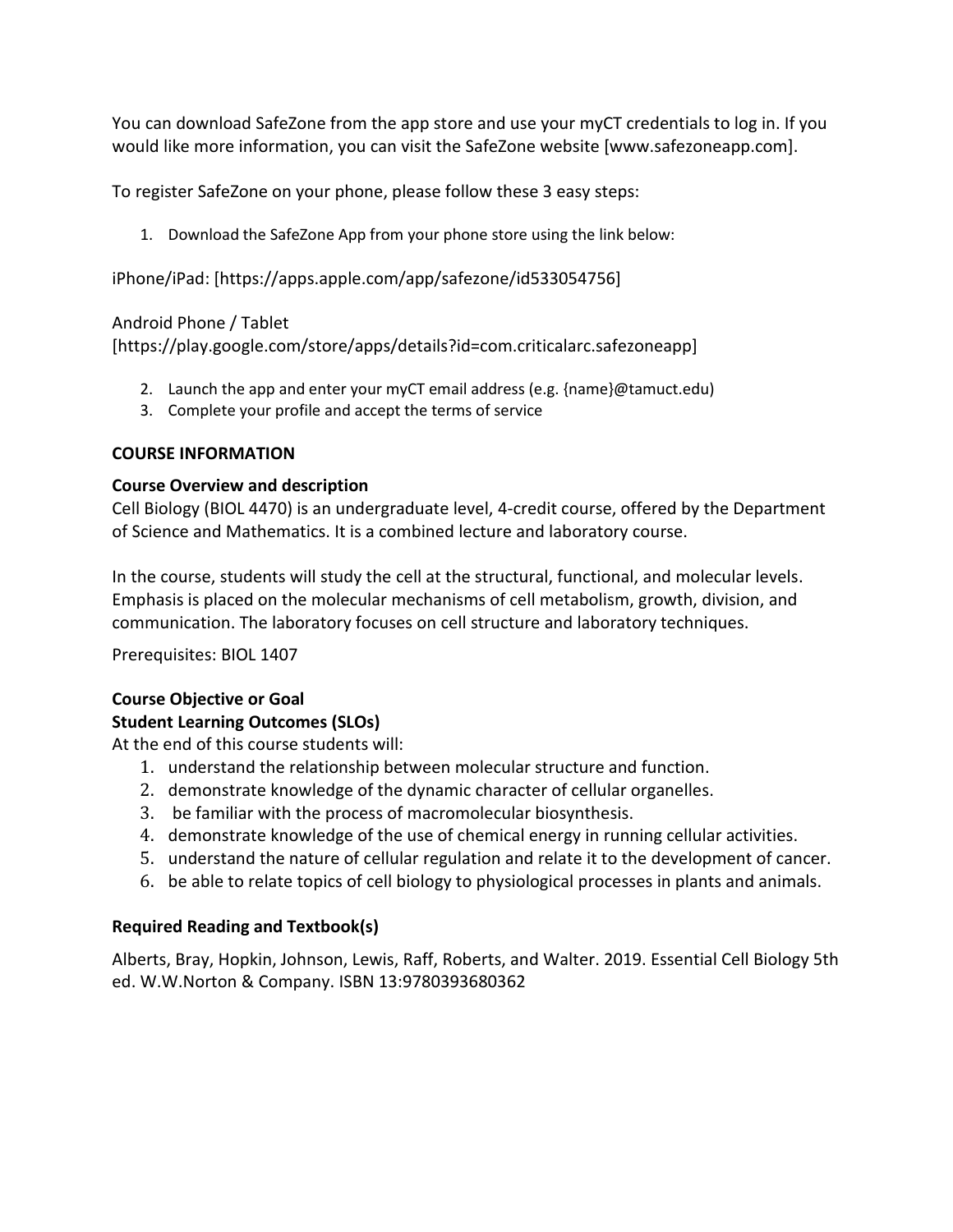### **COURSE REQUIREMENTS**

Course Requirements:

| Assignment/<br><b>Assessment</b><br><b>Type</b> | Percentage | Assignment/Assessment           | <b>Points</b> | <b>SLO<sub>s</sub></b> |
|-------------------------------------------------|------------|---------------------------------|---------------|------------------------|
| <b>Exams</b>                                    | 65%        | Exam 1                          | 15            | $1 - 3$                |
|                                                 |            | Exam 2                          | 15            | $3 - 5$                |
|                                                 |            | Exam 3                          | 15            | $5-6$                  |
|                                                 |            | <b>Final Comprehensive Exam</b> | 20            | $1 - 6$                |
| Literature<br><b>Review Paper</b>               | 10%        | <b>Literature Review Paper</b>  | 10            | 6                      |
| Laboratory                                      | 25%        | <b>Laboratory Reports</b>       | 25            | $5-6$                  |
| <b>Course Total</b>                             | 100%       |                                 | 100           |                        |

#### **Exams:**

There will be three non-cumulative lecture exams and one cumulative final exam. The three non-cumulative exams will be administered during the normal lecture time. The cumulative final exam will be administered in the lecture classroom during finals week.

#### **Literature Review Paper:**

Each student will write an  $8 - 10$  page paper on a topic listed on a topic related to the course. Information about the assignment is posted on Canvas.

### **Laboratory Reports:**

At the end of each lab, you will write a lab report based on your independent project. Instructions about the lab reports are posted on Canvas. You will upload the lab report to Canvas. You will have a total of five lab reports during the semester. Plagiarism is a serious offense, and any instances of plagiarism will result in action against the offending student(s).

### **Extra Credit:**

This assignment is optional. The maximum extra credit you can earn is 3% of your total grade. Note that your total grade cannot exceed 100 points, therefore if you have a perfect 100 points score, the 3% extra credit will not be applied. The extra credit option will be posted on the Canvas homepage and students will submit the assignments on Canvas on or the last day of class.

### **Writing in the Biological Sciences Tutorials:**

The writing in biological sciences tutorials are posted on the Canvas home page. These tutorials are uniform across the Department of Biology at TAMUCT. Please refer to these tutorials for writing assignments such as the extra credit.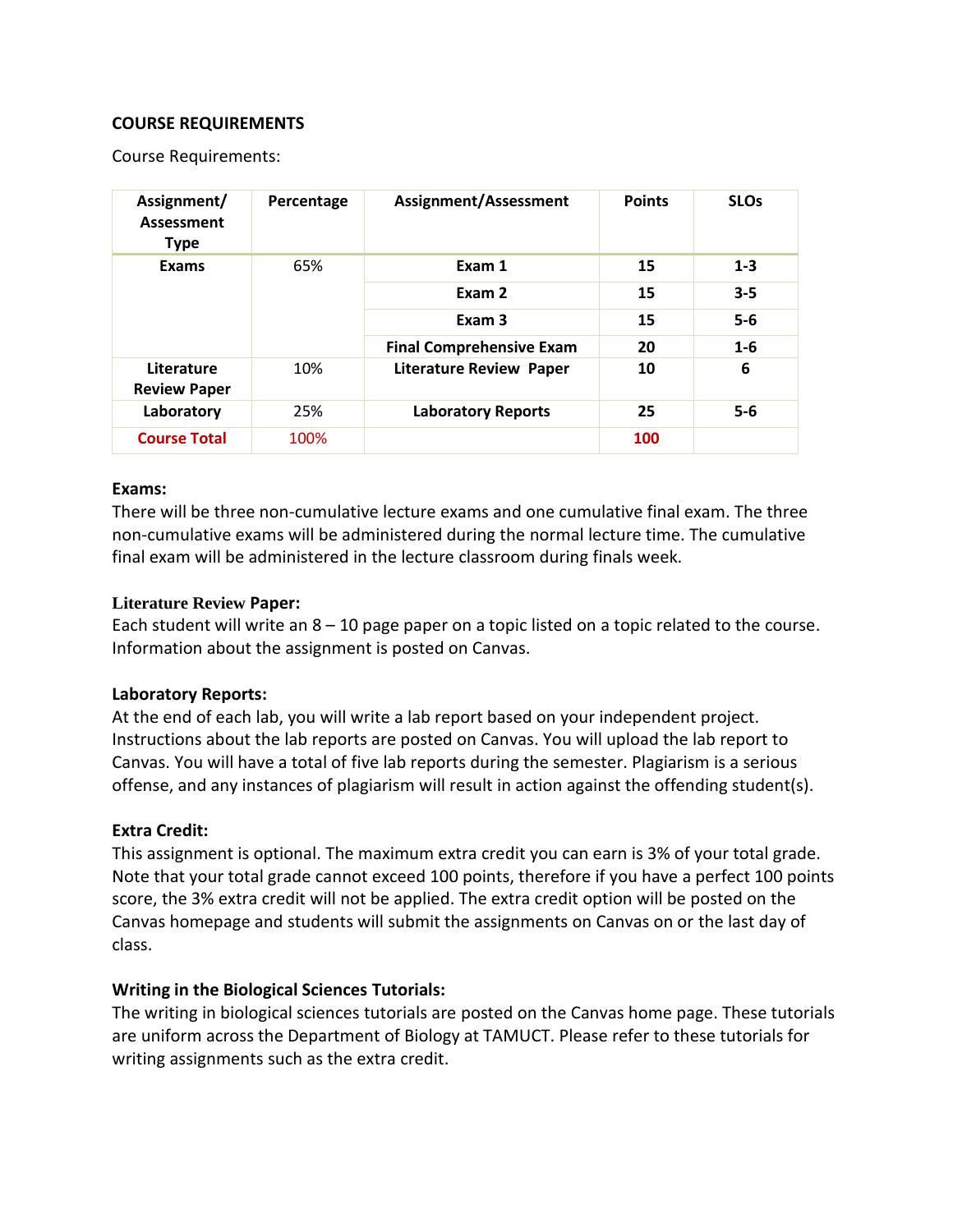### **Grading Criteria Rubric and Conversion**

**A 4.00 (90 +)** Achievement that is outstanding relative to the level necessary to meet course requirements.

**B 3.00 (80-89%)** Achievement that is significantly above the level necessary to meet course requirements.

**C 2.00 (70–79%)** Achievement that meets the course requirements in every respect.

**D 1.00 (60–69%)** Achievement that is worthy of credit even though it fails to meet fully course requirements.

**F 0.00 (less than 60%)** Represents failure and signifies that the work was either (1) completed but at a level of achievement that is not worthy of credit or (2) was not completed and there was no agreement between the instructor and the student that the student would be awarded an "I" (incomplete).

**I (Incomplete)** The "I" shall be assigned at the discretion of the instructor when, due to extraordinary circumstances, the student was prevented from completing the work of the course on time. The assignment of an "I" requires a written agreement between the instructor and student specifying the time and manner in which the student will complete the course requirements. In no event may any such written agreement allow a period of longer than one year to complete the course requirements. For graduate and professional students, an "I" is to remain on the transcript until changed by the instructor or department. For all other students, work to make up an I must be submitted within one year of the last day of final examinations of the term in which the "I" was given; if not submitted by that time, then the "I" will automatically change to an F. To obtain an incomplete you must have been doing passing work in the course

## **Posting of Grades**

All grades will be posted on the Canvas grade book within one week of the due date for the exam/assignment.

# **Grading Policies**

Read these carefully as I am strict with my policies.

**Grading Policy and Point Breakdown:** Grades in this course will be criteria-based on a number of activities including exams and projects. This means that grades will not be curved and anyone achieving a 90% or above will receive an A in this course.

**Grade Dispute Policy:** Grading disputes must be put in writing (with justification such as supporting statements from the text or another credible source) and given to me no earlier than 24 hours after the assignment has been returned. I will consider your request carefully but reserve the right to adjust your grade up or down.

**Assignments:** These will be varied in nature, but will consist of activities that cause the students to reflect upon the state of knowledge of the topic of the week, how that topic is perceived in the media, and/or analysis of specific research projects relevant to the subject. All assignments are to be turned in, on time (i.e. at class time on due date), to the Canvas website. I will not accept e-mailed assignments of any kind.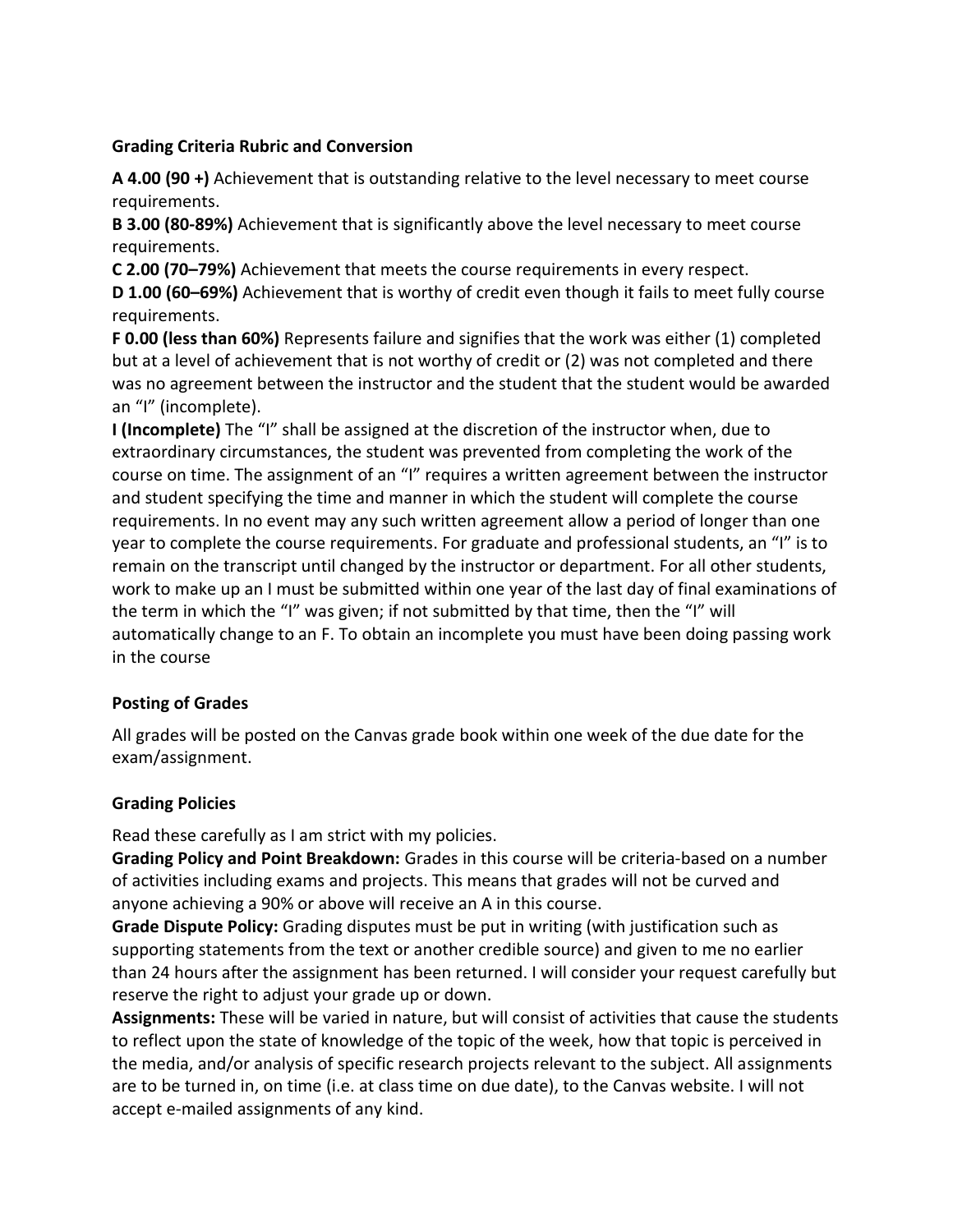**Late Assignments:** I expect all assignments to be turned in on time. Late assignments interfere with my ability to provide timely, detailed feedback, as well as with your ability to learn and process new material. Accordingly, any unauthorized late assignment will receive a 5% reduction in grade for each day it is late. No assignments will be accepted after it has been graded and returned.

**Exams/Quizzes:** The exams/quizzes will be a mixture of matching, multiple-choice, and short answers, designed to provoke reflection, critical thought, and application of knowledge. You will receive a list of several samples or real exam questions ahead of time. You are encouraged to prepare for the exam by reviewing reading materials, outlining a draft of a response, and discussing these thoughts with your peers. You will then demonstrate your individual, integrated thoughts on the topic in a closed-book exam during the class period. **Missed exams:** If you know you will miss an exam, please contact me BEFORE the exam. I will gladly give make-up exams if the student has an unavoidable reason for missing the exam (i.e. death in the family, severe illness). Keep in mind that I will expect documentation of your reason for missing the exam (e.g. doctor's note, obituary notice). Exams must be made up within a week of the originally scheduled date, with no exceptions regardless of excuse.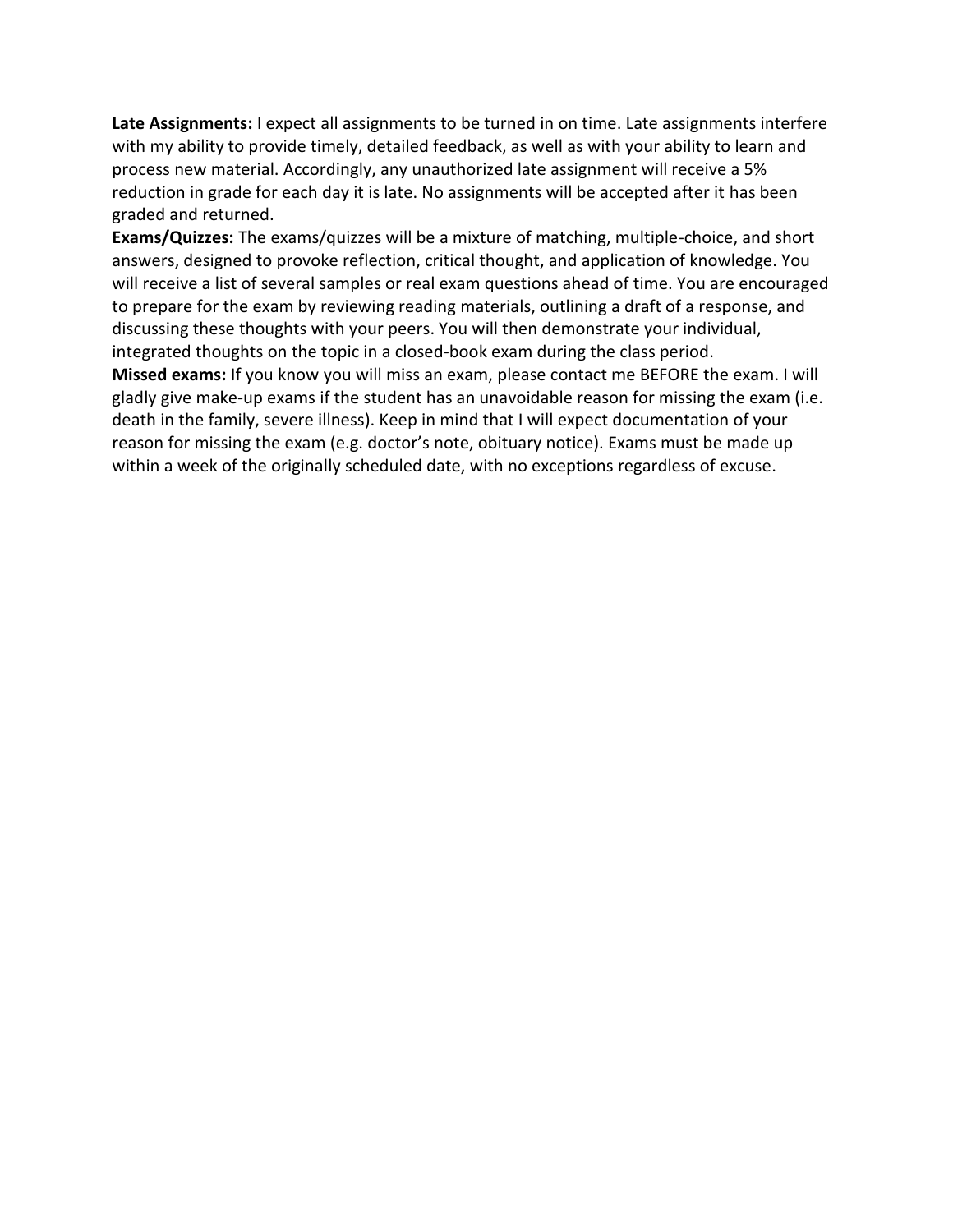## **COURSE OUTLINE AND CALENDAR**

| Week            | <b>Lecture Topic</b>         | <b>Reading</b>            | <b>Laboratory Topic</b>       |
|-----------------|------------------------------|---------------------------|-------------------------------|
| 1(1/19)         | Introduction to the course   |                           | Lab safety and                |
|                 |                              |                           | microscopy                    |
| $2(1/24-1/26)$  | Chemical basis of life: Part | Ch. 2                     | Qualitative analysis of       |
|                 |                              |                           | biomolecules                  |
|                 | Chemical basis of life: Part |                           |                               |
|                 | Ш                            |                           |                               |
| $3(1/31-2/2)$   | Chemical basis of life: Part | Ch. 2 & 5                 | DNA, RNA, and protein         |
|                 | Ш                            |                           | of bacteria                   |
| $4(2/7-2/9)$    | Chemical basis of life: Part | Ch. 2 & 4                 | <b>Protein Standard Curve</b> |
|                 | Ш                            |                           |                               |
|                 | General features of cells    |                           |                               |
| $5(2/14-2/16)$  | General features of cells    | Ch 1, 15 & 17             | Phagocytosis/exocytosis       |
|                 | Exam 1 (2/16)                |                           |                               |
| $6(2/21-2/23)$  | Membrane structure and       | Ch. 11 & 12               | Membrane transport            |
|                 | transport                    |                           |                               |
|                 | Energy, Enzymes, and         | Ch.3                      |                               |
|                 | Metabolism                   |                           |                               |
| $7(2/28-3/2)$   | Energy, Enzymes, and         |                           | <b>Enzyme Activity</b>        |
|                 | Metabolism                   |                           |                               |
|                 | <b>Cellular Respiration</b>  |                           |                               |
| $8(3/7-3/9)$    | <b>Cellular Respiration</b>  | Ch. 13 & 14               | Transformation of E.          |
|                 | Exam 2 (3/9)                 |                           | coli                          |
| $3/14 - 3/18$   |                              | Spring Break (no classes) |                               |
| $9(3/21-3/23)$  | Photosynthesis               | Ch. 14                    | Chloroplast isolation         |
|                 | Nucleic acid structure       |                           |                               |
| 10 (3/28-3/30)  | <b>DNA Replication</b>       | Ch.6                      | Hill reaction                 |
| $11(4/4-4/6)$   | Transcription & translation  | Ch. 7                     | Regulation of gene            |
|                 |                              |                           | express. by lac operon        |
| $12(4/11-4/13)$ | Gene expression at the       | Ch.8                      | <b>Extraction and</b>         |
|                 | molecular level              |                           | quantification of nucleic     |
|                 | Exam $3(4/6)$                |                           | acids, pt. 1                  |
| 13 (4/18-4/20)  | <b>Recombinant DNA</b>       | Ch. 10                    | <b>Extraction and</b>         |
|                 | technology                   |                           | quantification of nucleic     |
|                 |                              |                           | acids, pt. 2                  |
| 14 (4/25-4/27)  | Mitosis and meiosis          | Ch. 18                    | Mitosis/Meiosis               |
| $15(5/2-5/4)$   | Simple Inheritance           | Ch. 19                    |                               |
| 5/9             |                              | <b>Final Exam</b>         |                               |

# **Important University Dates**

Link to the current academic calendar: https://www.tamuct.edu/registrar/academic-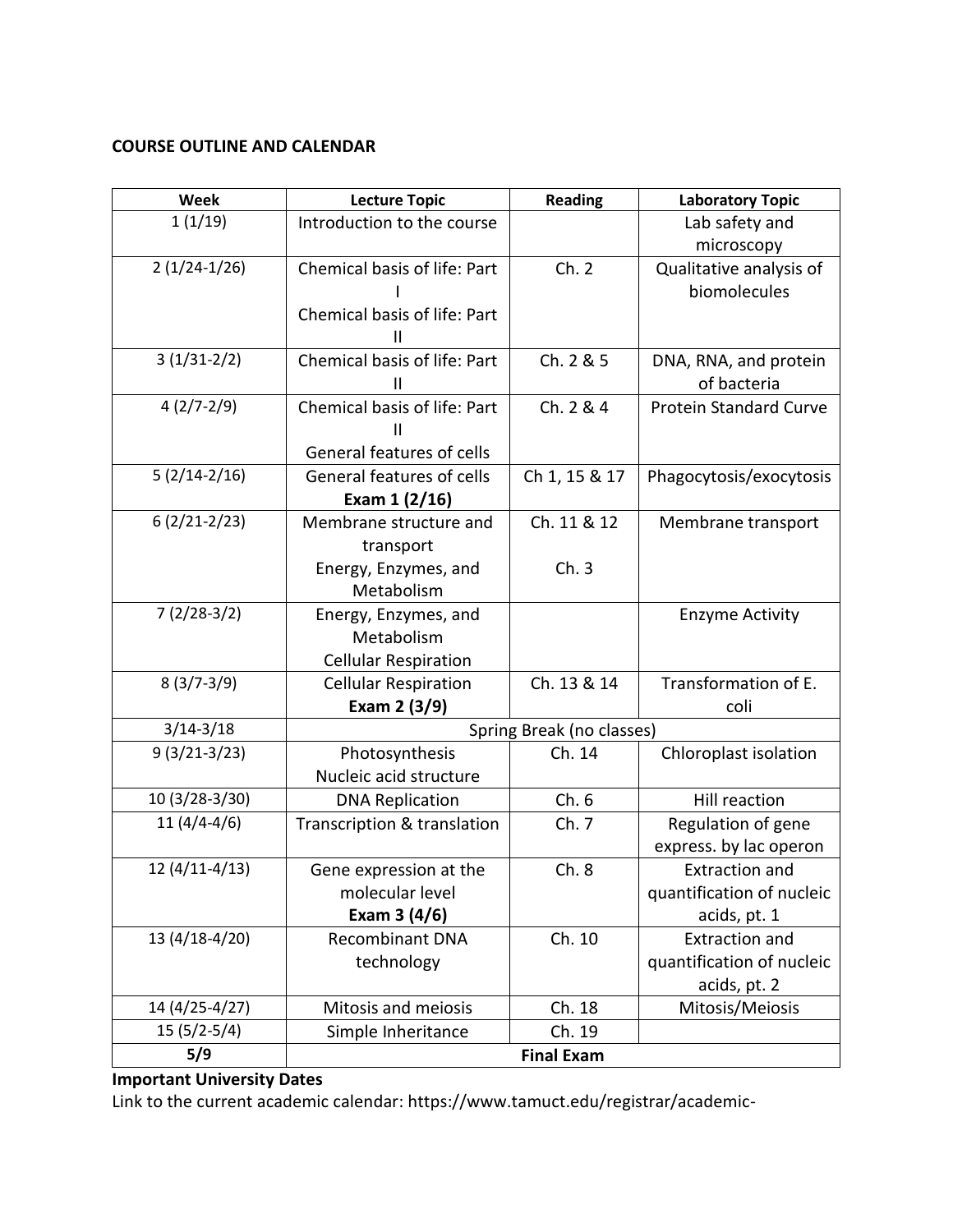calendar.html

### **TECHNOLOGY REQUIREMENTS AND SUPPORT**

#### **Technology Requirements**

This course will use the A&M-Central Texas Instructure Canvas learning management system. **We strongly recommend the latest versions of Chrome or Firefox browsers. Canvas no longer supports any version of Internet Explorer.**

Logon to A&M-Central Texas Canvas [https://tamuct.instructure.com/] or access Canvas through the TAMUCT Online link in myCT [https://tamuct.onecampus.com/]. You will log in through our Microsoft portal.

Username: Your MyCT email address. Password: Your MyCT password

#### **Canvas Support**

Use the Canvas Help link, located at the bottom of the left-hand menu, for issues with Canvas. You can select "Chat with Canvas Support," submit a support request through "Report a Problem," or call the Canvas support line: 1-844-757-0953.

For issues related to course content and requirements, contact your instructor.

#### **Online Proctored Testing**

A&M-Central Texas uses Proctorio for online identity verification and proctored testing. This service is provided at no direct cost to students. If the course requires identity verification or proctored testing, the technology requirements are: Any computer meeting the minimum computing requirements, plus web camera, speaker, and microphone (or headset). Proctorio also requires the Chrome web browser with their custom plug in.

### **Other Technology Support**

For log-in problems, students should contact Help Desk Central, 24 hours a day, 7 days a week

Email: [helpdesk@tamu.edu](mailto:helpdesk@tamu.edu) Phone: (254) 519-5466 [Web Chat:](http://hdc.tamu.edu/) [http://hdc.tamu.edu] *Please let the support technician know you are an A&M-Central Texas student.*

### **UNIVERSITY RESOURCES, PROCEDURES, AND GUIDELINES**

#### **Drop Policy**

If you discover that you need to drop this class, you must complete the [Drop Request](https://dynamicforms.ngwebsolutions.com/casAuthentication.ashx?InstID=eaed95b9-f2be-45f3-a37d-46928168bc10&targetUrl=https%3A%2F%2Fdynamicforms.ngwebsolutions.com%2FSubmit%2FForm%2FStart%2F53b8369e-0502-4f36-be43-f02a4202f612) Dynamic Form through Warrior Web.

[https://dynamicforms.ngwebsolutions.com/casAuthentication.ashx?InstID=eaed95b9-f2be-45f3-a37d-

46928168bc10&targetUrl=https%3A%2F%2Fdynamicforms.ngwebsolutions.com%2FSubmit%2F Form%2FStart%2F53b8369e-0502-4f36-be43-f02a4202f612].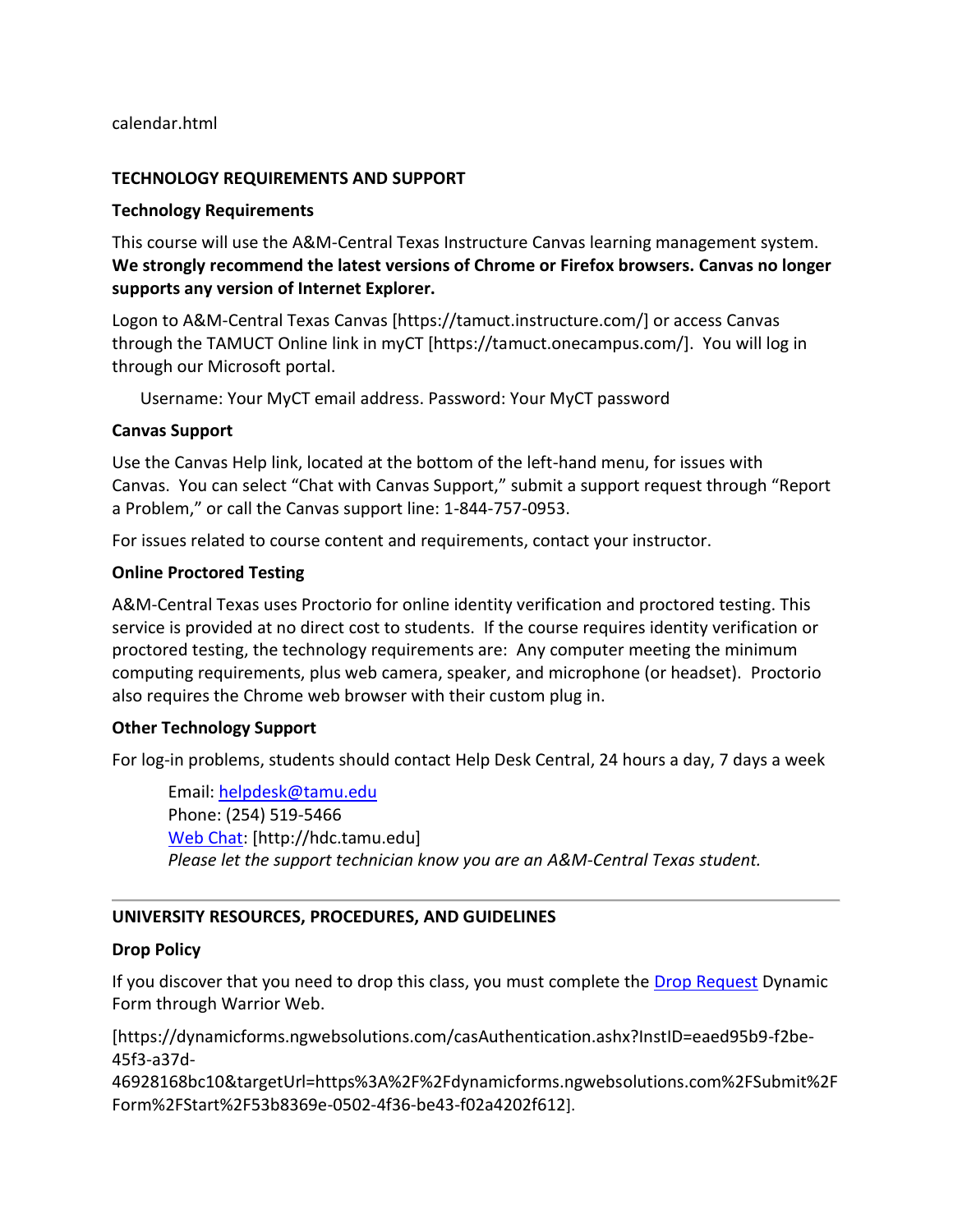Faculty cannot drop students; this is always the responsibility of the student. The Registrar's Office will provide a deadline on the Academic Calendar for which the form must be completed. Once you submit the completed form to the Registrar's Office, you must go into Warrior Web and confirm that you are no longer enrolled. If you still show as enrolled, FOLLOW-UP with the Registrar's Office immediately. You are to attend class until the procedure is complete to avoid penalty for absence. Should you miss the drop deadline or fail to follow the procedure, you will receive an F in the course, which may affect your financial aid and/or VA educational benefits.

## **Academic Integrity**

Texas A&M University-Central Texas values the integrity of the academic enterprise and strives for the highest standards of academic conduct. A&M-Central Texas expects its students, faculty, and staff to support the adherence to high standards of personal and scholarly conduct to preserve the honor and integrity of the creative community. Any deviation by students from this expectation may result in a failing grade for the assignment and potentially a failing grade for the course. All academic misconduct concerns will be referred to the Office of Student Conduct. When in doubt on collaboration, citation, or any issue, please contact your instructor before taking a course of action.

For more [information](https://nam04.safelinks.protection.outlook.com/?url=https%3A%2F%2Fwww.tamuct.edu%2Fstudent-affairs%2Fstudent-conduct.html&data=04%7C01%7Clisa.bunkowski%40tamuct.edu%7Ccfb6e486f24745f53e1a08d910055cb2%7C9eed4e3000f744849ff193ad8005acec%7C0%7C0%7C637558437485252160%7CUnknown%7CTWFpbGZsb3d8eyJWIjoiMC4wLjAwMDAiLCJQIjoiV2luMzIiLCJBTiI6Ik1haWwiLCJXVCI6Mn0%3D%7C1000&sdata=yjftDEVHvLX%2FhM%2FcFU0B99krV1RgEWR%2BJ%2BhvtoR6TYk%3D&reserved=0) regarding the Student Conduct process, [https://www.tamuct.edu/student-affairs/student-conduct.html].

If you know of potential honor violations by other students, you may [submit](https://nam04.safelinks.protection.outlook.com/?url=https%3A%2F%2Fcm.maxient.com%2Freportingform.php%3FTAMUCentralTexas%26layout_id%3D0&data=04%7C01%7Clisa.bunkowski%40tamuct.edu%7Ccfb6e486f24745f53e1a08d910055cb2%7C9eed4e3000f744849ff193ad8005acec%7C0%7C0%7C637558437485262157%7CUnknown%7CTWFpbGZsb3d8eyJWIjoiMC4wLjAwMDAiLCJQIjoiV2luMzIiLCJBTiI6Ik1haWwiLCJXVCI6Mn0%3D%7C1000&sdata=CXGkOa6uPDPX1IMZ87z3aZDq2n91xfHKu4MMS43Ejjk%3D&reserved=0) a report, [https://cm.maxient.com/reportingform.php?TAMUCentralTexas&layout\_id=0].

## **Academic Accommodations**

At Texas A&M University-Central Texas, we value an inclusive learning environment where every student has an equal chance to succeed and has the right to a barrier-free education. The Warrior Center for Student Success, Equity and Inclusion is responsible for ensuring that students with a disability receive equal access to the university's programs, services and activities. If you believe you have a disability requiring reasonable accommodations, please contact the Office of Access and Inclusion, WH-212; or call (254) 501-5836. Any information you provide is private and confidential and will be treated as such.

For more information, please visit our **Access & Inclusion** Canvas page (log-in required) [https://tamuct.instructure.com/courses/717]

# **Important information for Pregnant and/or Parenting Students**

Texas A&M University-Central Texas supports students who are pregnant and/or parenting. In accordance with requirements of Title IX and related guidance from US Department of Education's Office of Civil Rights, the Dean of Student Affairs' Office can assist students who are pregnant and/or parenting in seeking accommodations related to pregnancy and/or parenting. Students should seek out assistance as early in the pregnancy as possible. For more information, please visit [Student Affairs](https://www.tamuct.edu/student-affairs/pregnant-and-parenting-students.html) [https://www.tamuct.edu/student-affairs/pregnantand-parenting-students.html]. Students may also contact the institution's Title IX Coordinator. If you would like to read more about these [requirements and guidelines](http://www2.ed.gov/about/offices/list/ocr/docs/pregnancy.pdf) online, please visit the website [http://www2.ed.gov/about/offices/list/ocr/docs/pregnancy.pdf].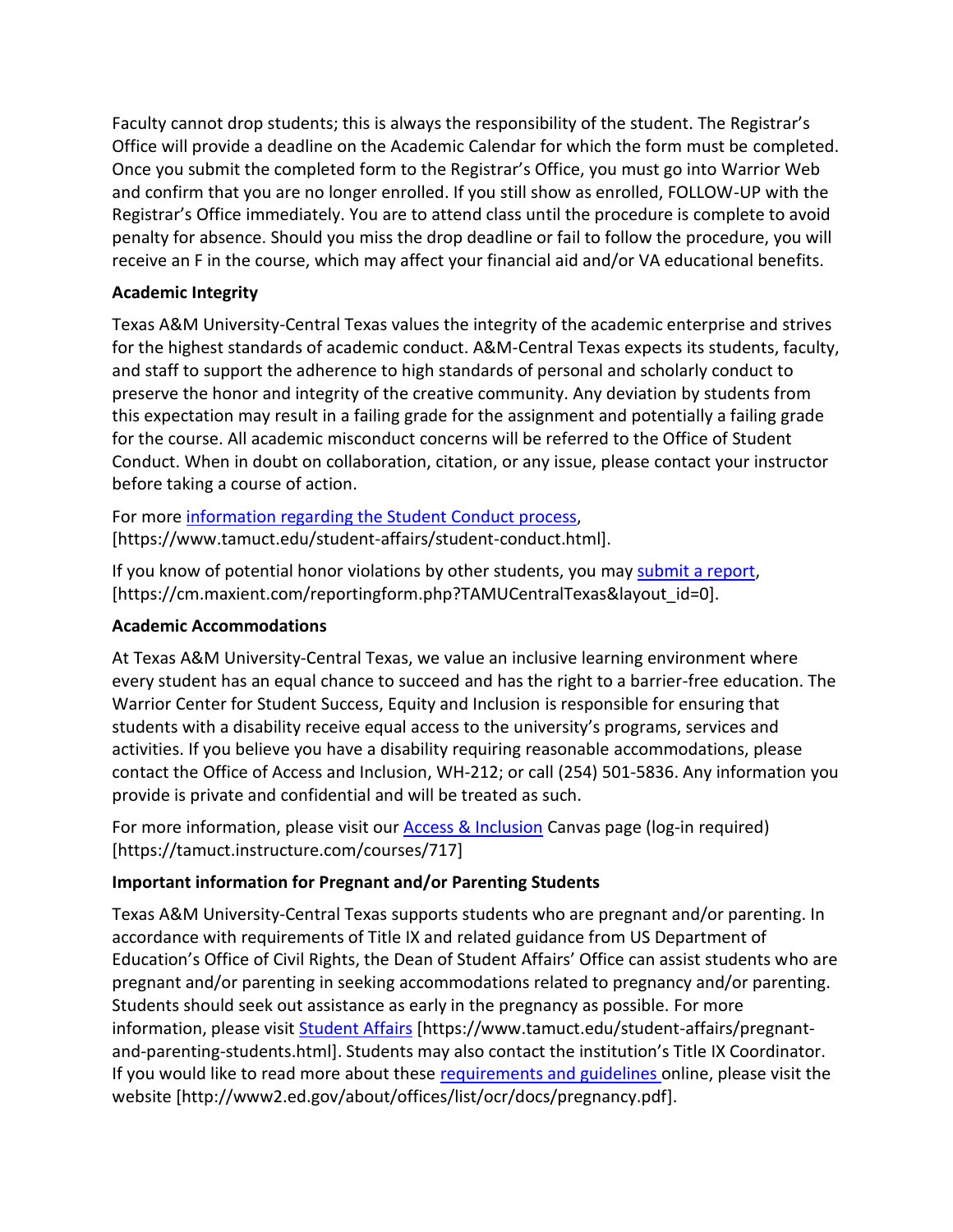Title IX of the Education Amendments Act of 1972 prohibits discrimination on the basis of sex and gender–including pregnancy, parenting, and all related conditions. A&M-Central Texas is able to provide flexible and individualized reasonable accommodation to pregnant and parenting students. All pregnant and parenting students should contact the Associate Dean in the Division of Student Affairs at (254) 501-5909 to seek out assistance. Students may also contact the University's Title IX Coordinator.

## **Tutoring**

Tutoring is available to all A&M-Central Texas students, both virtually and in-person. Student success coaching is available online upon request.

If you have a question, are interested in becoming a tutor, or in need of success coaching contact the Warrior Center for Student Success, Equity and Inclusion at (254) 501-5836, visit the Warrior Center at 212 Warrior Hall, or by emailing [WarriorCenter@tamuct.edu.](mailto:WarriorCenter@tamuct.edu)

To schedule tutoring sessions and view tutor availability, please visit Tutor [Matching](https://nam04.safelinks.protection.outlook.com/?url=http%3A%2F%2Fwww.tutormatchingservices.com%2FTAMUCT&data=04%7C01%7Clisa.bunkowski%40tamuct.edu%7C886784139069461670c308d9aa01f55e%7C9eed4e3000f744849ff193ad8005acec%7C0%7C0%7C637727747643427346%7CUnknown%7CTWFpbGZsb3d8eyJWIjoiMC4wLjAwMDAiLCJQIjoiV2luMzIiLCJBTiI6Ik1haWwiLCJXVCI6Mn0%3D%7C3000&sdata=D%2F8HN2bUT1lLPfs5qSqKYlwh8a7pZVy7isM2gppluQE%3D&reserved=0) [Services](https://nam04.safelinks.protection.outlook.com/?url=http%3A%2F%2Fwww.tutormatchingservices.com%2FTAMUCT&data=04%7C01%7Clisa.bunkowski%40tamuct.edu%7C886784139069461670c308d9aa01f55e%7C9eed4e3000f744849ff193ad8005acec%7C0%7C0%7C637727747643427346%7CUnknown%7CTWFpbGZsb3d8eyJWIjoiMC4wLjAwMDAiLCJQIjoiV2luMzIiLCJBTiI6Ik1haWwiLCJXVCI6Mn0%3D%7C3000&sdata=D%2F8HN2bUT1lLPfs5qSqKYlwh8a7pZVy7isM2gppluQE%3D&reserved=0) [https://tutormatchingservice.com/TAMUCT] or visit the Tutoring Center in 111 Warrior Hall.

Chat live with a remote tutor 24/7 for almost any subject from on your computer! Tutor.com is an online tutoring platform that enables A&M-Central Texas students to log in and receive online tutoring support at no additional cost. This tool provides tutoring in over 40 subject areas except writing support. Access Tutor.com through Canvas.

## **University Writing Center**

University Writing Center: Located in Warrior Hall 416, the University Writing Center (UWC) at Texas A&M University–Central Texas (A&M–Central Texas) is a free service open to all A&M– Central Texas students. For the Spring 2022 semester, the hours of operation are from 10:00 a.m.-5:00 p.m. Monday thru Thursday in Warrior Hall 416 (with online tutoring available every hour as well) with satellite hours available online only Monday thru Thursday from 6:00-9:00 p.m. and Saturday 12:00-3:00 p.m.

Tutors are prepared to help writers of all levels and abilities at any stage of the writing process. While tutors will not write, edit, or grade papers, they will assist students in developing more effective composing practices. By providing a practice audience for students' ideas and writing, our tutors highlight the ways in which they read and interpret students' texts, offering guidance and support throughout the various stages of the writing process. In addition, students may work independently in the UWC by checking out a laptop that runs the Microsoft Office suite and connects to WIFI, or by consulting our resources on writing, including all of the relevant style guides. Whether you need help brainstorming ideas, organizing an essay, proofreading, understanding proper citation practices, or just want a quiet place to work, the UWC is here to help!

Students may arrange a one-to-one session with a trained and experienced writing tutor by making an appointment via [WCOnline](https://tamuct.mywconline.com/) [https://tamuct.mywconline.com/]. In addition, you can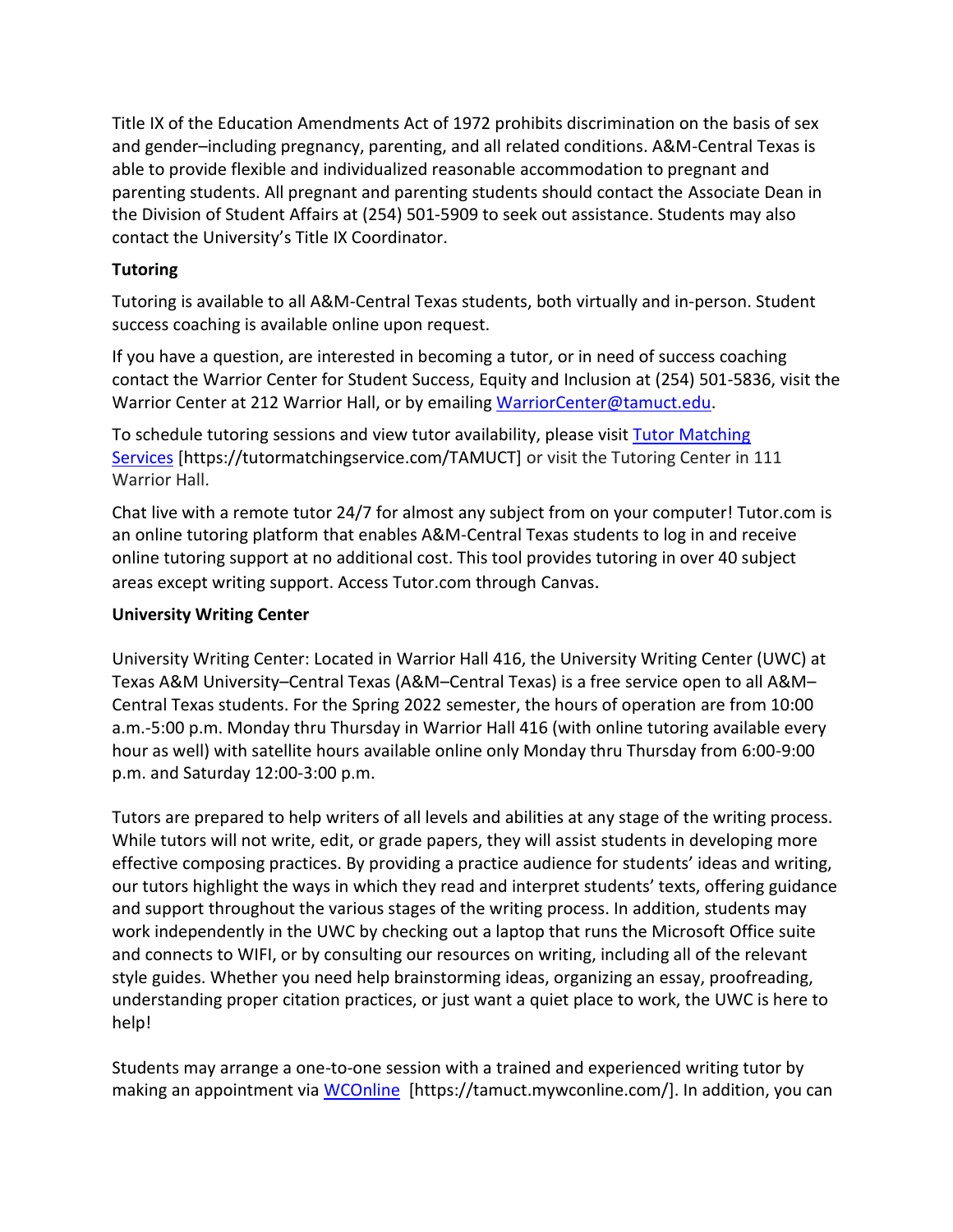email Dr. Bruce Bowles Jr. at bruce.bowles@tamuct.edu if you have any questions about the UWC, need any assistance with scheduling, or would like to schedule a recurring appointment with your favorite tutor by making an appointment via [WCOnline](https://tamuct.mywconline.com/)

[https://tamuct.mywconline.com/]. In addition, you can email Dr. Bruce Bowles Jr. at bruce.bowles@tamuct.edu if you have any questions about the UWC, need any assistance with scheduling, or would like to schedule a recurring appointment with your favorite tutor.

### **University Library**

The University Library provides many services in support of research across campus and at a distance. We offer over 200 electronic databases containing approximately 400,000 eBooks and 82,000 journals, in addition to the 96,000 items in our print collection, which can be mailed to students who live more than 50 miles from campus. Research guides for each subject taught at A&M-Central Texas are available through our website to help students navigate these resources. On campus, the library offers technology including cameras, laptops, microphones, webcams, and digital sound recorders.

Research assistance from a librarian is also available 24 hours a day through our online chat service, and at the reference desk when the library is open. Research sessions can be scheduled for more comprehensive assistance, and may take place virtually through WebEx, Microsoft Teams or in-person at the library. Schedule an [appointment](https://nam04.safelinks.protection.outlook.com/?url=https%3A%2F%2Ftamuct.libcal.com%2Fappointments%2F%3Fg%3D6956&data=04%7C01%7Clisa.bunkowski%40tamuct.edu%7Cde2c07d9f5804f09518008d9ab7ba6ff%7C9eed4e3000f744849ff193ad8005acec%7C0%7C0%7C637729369835011558%7CUnknown%7CTWFpbGZsb3d8eyJWIjoiMC4wLjAwMDAiLCJQIjoiV2luMzIiLCJBTiI6Ik1haWwiLCJXVCI6Mn0%3D%7C3000&sdata=KhtjgRSAw9aq%2FoBsB6wyu8b7PSuGN5EGPypzr3Ty2No%3D&reserved=0)

[here](https://nam04.safelinks.protection.outlook.com/?url=https%3A%2F%2Ftamuct.libcal.com%2Fappointments%2F%3Fg%3D6956&data=04%7C01%7Clisa.bunkowski%40tamuct.edu%7Cde2c07d9f5804f09518008d9ab7ba6ff%7C9eed4e3000f744849ff193ad8005acec%7C0%7C0%7C637729369835011558%7CUnknown%7CTWFpbGZsb3d8eyJWIjoiMC4wLjAwMDAiLCJQIjoiV2luMzIiLCJBTiI6Ik1haWwiLCJXVCI6Mn0%3D%7C3000&sdata=KhtjgRSAw9aq%2FoBsB6wyu8b7PSuGN5EGPypzr3Ty2No%3D&reserved=0) [https://tamuct.libcal.com/appointments/?g=6956]. Assistance may cover many topics, including how to find articles in peer-reviewed journals, how to cite resources, and how to piece together research for written assignments.

Our 27,000-square-foot facility on the A&M-Central Texas main campus includes student lounges, private study rooms, group work spaces, computer labs, family areas suitable for all ages, and many other features. Services such as interlibrary loan, TexShare, binding, and laminating are available. The library frequently offers workshops, tours, readings, and other events. For more information, please visit our Library [website](https://nam04.safelinks.protection.outlook.com/?url=https%3A%2F%2Ftamuct.libguides.com%2Findex&data=04%7C01%7Clisa.bunkowski%40tamuct.edu%7C7d8489e8839a4915335f08d916f067f2%7C9eed4e3000f744849ff193ad8005acec%7C0%7C0%7C637566044056484222%7CUnknown%7CTWFpbGZsb3d8eyJWIjoiMC4wLjAwMDAiLCJQIjoiV2luMzIiLCJBTiI6Ik1haWwiLCJXVCI6Mn0%3D%7C1000&sdata=2R755V6rcIyedGrd4Os5rkgn1PvhHKU3kUV1vBKiHFo%3D&reserved=0) [http://tamuct.libguides.com/index].

## **A Note about Sexual Violence at A&M-Central Texas**

Sexual violence is a serious safety, social justice, and public health issue. The university offers support for anyone struggling with these issues. University faculty are mandated reporters, so if someone discloses that they were sexually assaulted (or a victim of Domestic/Dating Violence or Stalking) while a student at TAMUCT, faculty members are required to inform the Title IX Office. If you want to discuss any of these issues confidentially, you can do so through Student Wellness and Counseling (254-501-5955) located on the second floor of Warrior Hall (207L).

Sexual violence can occur on our campus because predators often feel emboldened, and victims often feel silenced or shamed. It is incumbent on ALL of us to find ways to actively create environments that tell predators we don't agree with their behaviors and tell survivors we will support them. Your actions matter. Don't be a bystander; be an agent of change. For additional information on campus policy and resources visit the **Title IX webpage**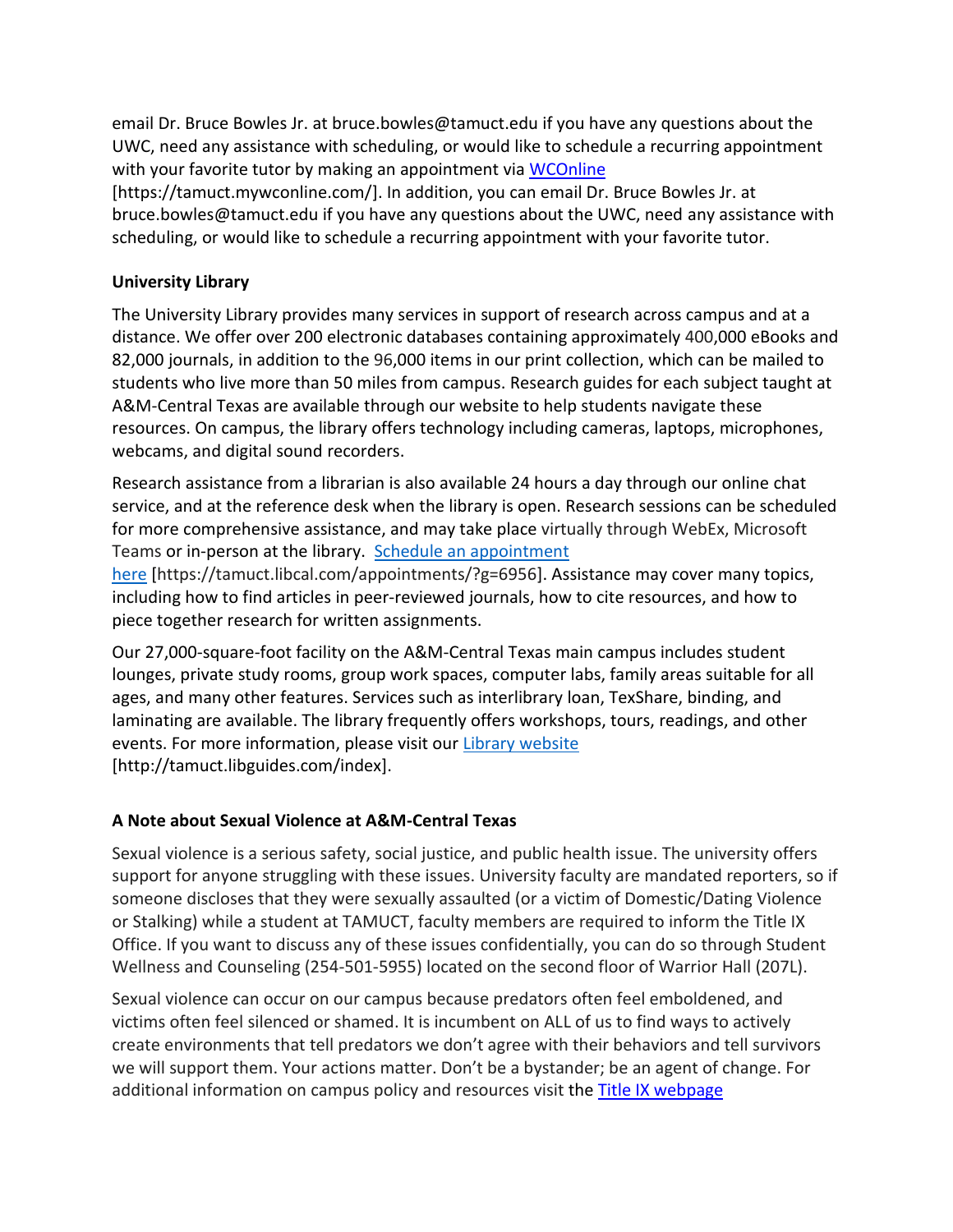[\[https://www.tamuct.edu/compliance/titleix.html\]](https://www.tamuct.edu/compliance/titleix.html).

## **Behavioral Intervention**

Texas A&M University-Central Texas cares about the safety, health, and well-being of its students, faculty, staff, and community. If you are aware of individuals for whom you have a concern, please make a referral to the Behavioral Intervention Team. Referring your concern shows you care. You can complete the [referral](https://cm.maxient.com/reportingform.php?TAMUCentralTexas&layout_id=2) online

[https://cm.maxient.com/reportingform.php?TAMUCentralTexas&layout\_id=2].

Anonymous referrals are accepted. Please see the [Behavioral Intervention Team](https://www.tamuct.edu/bit) website for more information [https://www.tamuct.edu/bit]. If a person's behavior poses an imminent threat to you or another, contact 911 or A&M-Central Texas University Police at 254-501-5800.

### **OTHER POLICIES**

### **SCIENCE POLICIES**

### **Lecture courses**

Exams:

- 1. There will be no bathroom breaks allowed during any exam. Be sure that you address this issue before beginning an exam.
- 2. Any student needing to take an exam at a different time as rest of students due to sickness or other accommodations will receive a different version of exam. This includes sickness, special accommodations, etc…
- 3. All students needing special accommodations must submit an accommodation form from the Office of Access and Inclusion listing the specific accommodations needed. Students are responsible for scheduling their own exam times with the TAMUCT Testing Center.
- 4. Any student missing an exam in class for any other reason (i.e. illness, death in family, etc…) must provide documentation for missing the exam (e.g. doctor's note, obituary notice, etc…). Exams must be made up within one week of original scheduled date, no exceptions.
- 5. All backpacks and materials as well as cell phones, smart watches and other electronic devices, must be turned off and placed at the front of the room on test day.
- 6. Jackets, sweaters, etc. must be placed in the front of the room on test day, unless otherwise indicated by teacher.

## **Laboratory courses**

Attendance policy: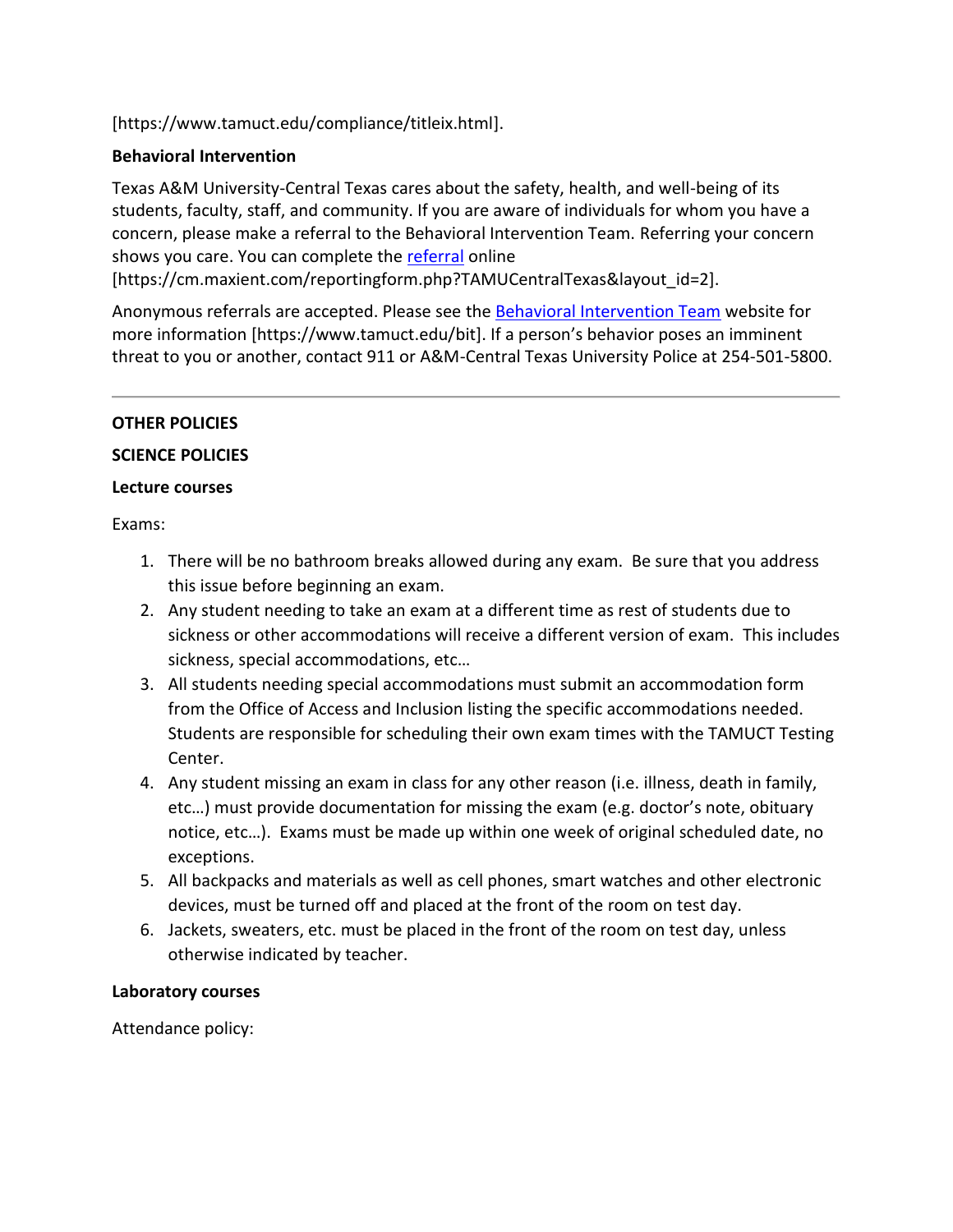1. A maximum of 3 absences will be allowed; additional absences in lab will result in an "F" for the entire course, regardless of excuse. In extreme circumstances, discuss with instructor BEFORE you reach 3 absences.

### Laboratory Safety training

1. All students are required to take the mandatory Laboratory Safety Training Module found on in your [Modules tab](https://tamuct.instructure.com/courses/2714/modules/22062) in CANVAS. You must take the training and bring the signed "Safety Agreement Form" to your instructor before you are allowed in lab!!! This is YOUR RESPONSIBILITY - any lab absences because you have not taken the training will be considered unexcused!

## Laboratory Coats

1. Students are required to purchase a laboratory coat from the TAMUCT Hanik Bookstore in Founder's Hall. Students must keep their laboratory coat in the laboratory room (you will be provided a storage bag); you cannot transport coats from lab to lab or bring outside the laboratory.

### **INSTRUCTOR POLICIES.**

**What I expect of you.** To get the most out of this class, you are expected to conduct yourself in a professional manner, which includes contributing to class discussions, being punctual, and notifying me of absences in advance.

**Class Attendance.** I expect that you attend each class session and arrive on time. If an unavoidable situation arises that prevents you from attending class, I expect that you also promptly contact me to discuss the missed material and get the notes from a classmate. I will not distribute my notes to students as they are often abbreviated and do not contain the detail needed to sufficiently understand the material.

**What you can expect of me.** You can expect me to start and end class on time, be available through office hours, e-mail, and by appointment, be responsive to student suggestions for course improvement, answer questions to the fullest extent possible and/or direct you to appropriate resources, return graded assignments and exams within a reasonable time frame, and treat you with respect as future colleagues.

**Discussion.** The topics in this class encompass a diversity of issues that merit in-depth thought and discussion. Since individuals will be expressing their opinions, I expect that will you respect others' contributions, as you would want them to do for you.

**Credits and Workload expectations.** For undergraduate courses, one credit is defined as equivalent to an average of two hours of learning effort per week (over a full semester) necessary for an average student to receive an average grade for the course. A student taking a four-credit class that meets for four hours a week should expect to spend an additional eight hours a week outside the classroom to earn an average grade.

**Class Structure.** Classes will involve a balance of active lectures and engaging learning activities.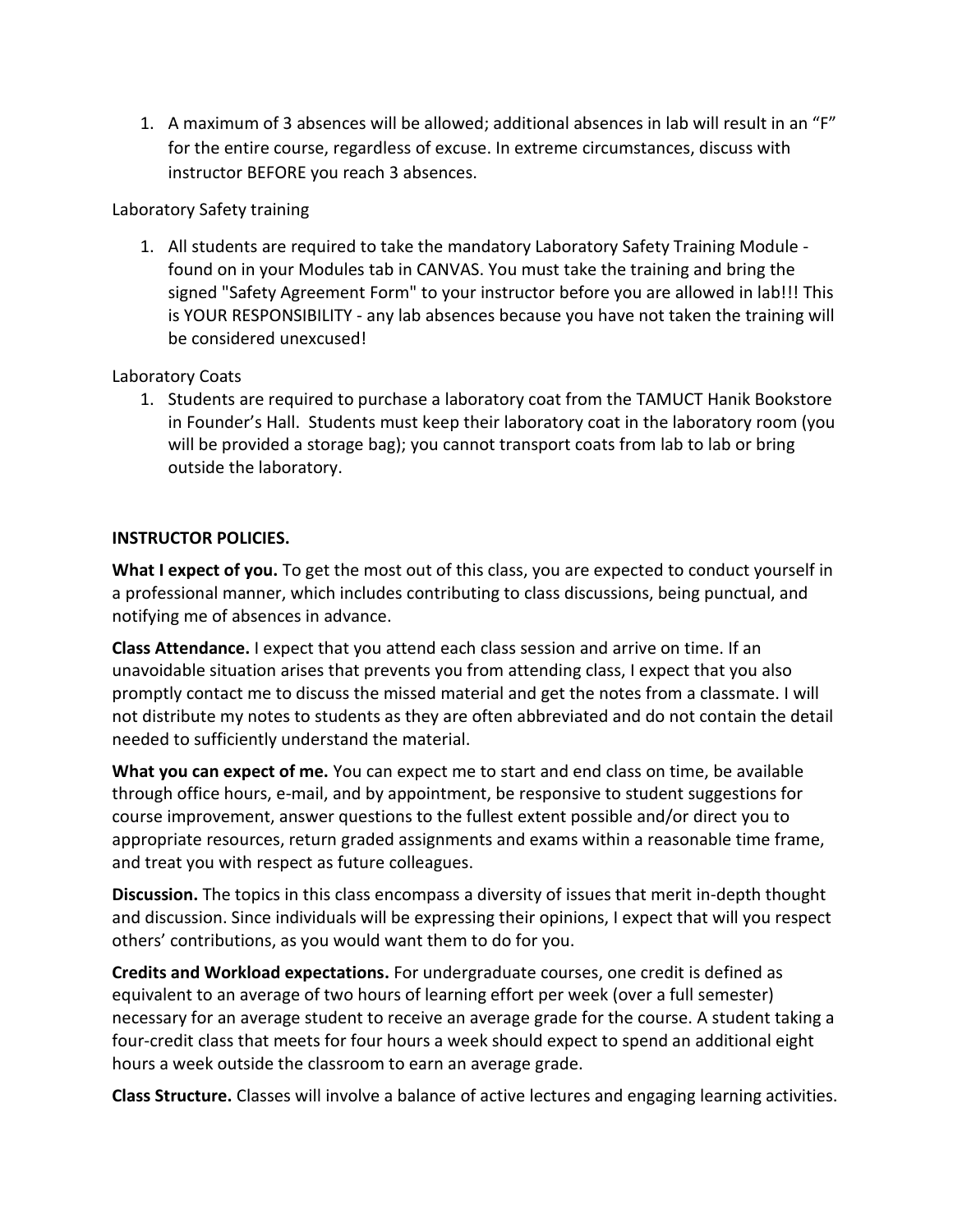I believe that students learn the theories and concepts much better when they have an active role. I know that this may be new to some of you, but please keep an open mind and I know that you will get more out of this class because of it.

## **Copyright Notice**

Students should assume that all course material is copyrighted by the respective author(s). Reproduction of course material is prohibited without consent by the author and/or course instructor. Violation of copyright is against the law and Texas A&M University-Central Texas' Code of Academic Honesty. All alleged violations will be reported to the Office of Student Conduct.

Copyright. 2022 by Dr. Chamindika Siriwardana at Texas A&M University-Central Texas, College of Arts & Sciences; 1001 Leadership Place, Killeen, TX 76549; [c.siriwardana@tamuct.edu](mailto:c.siriwardana@tamuct.edu)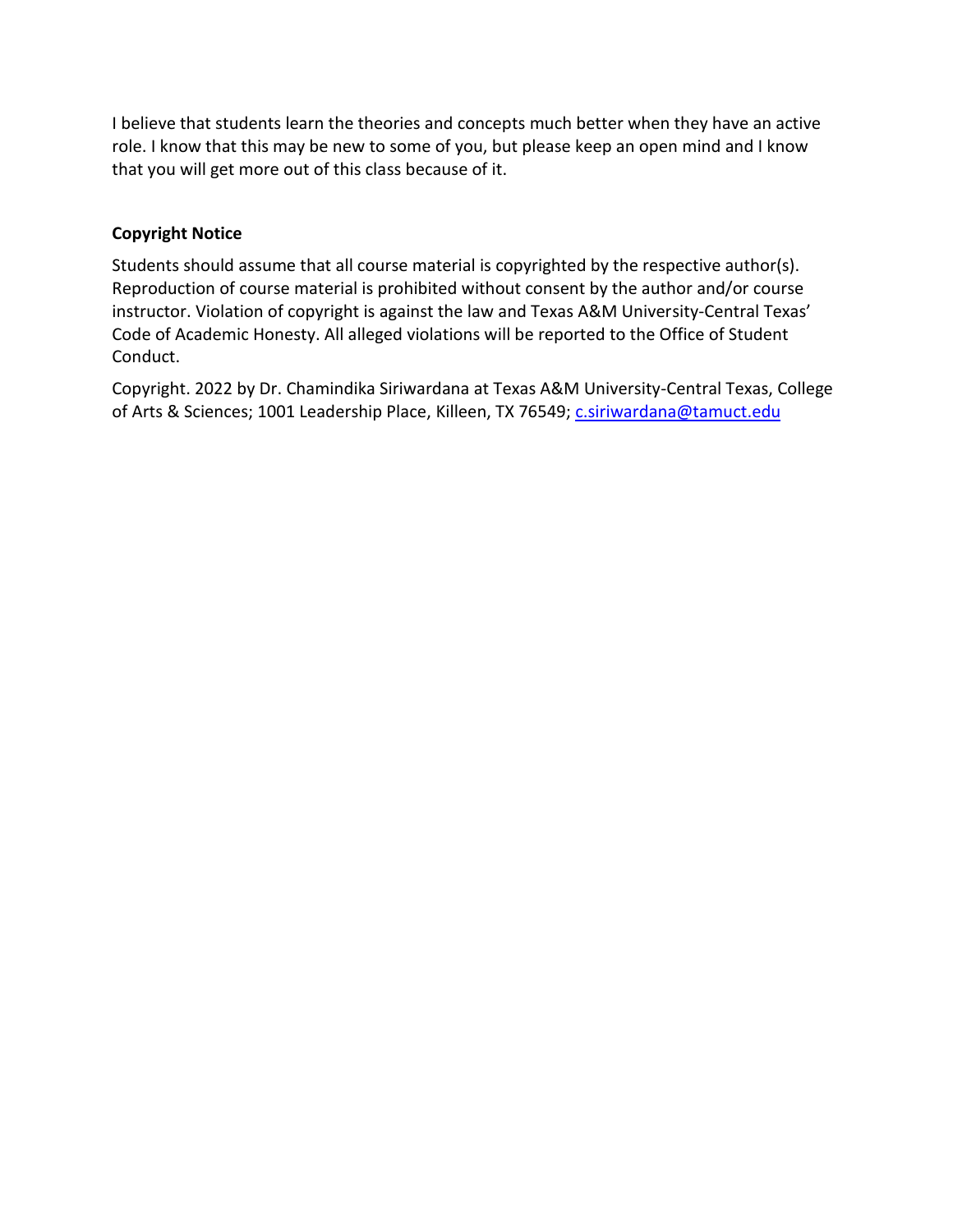#### **Instructions for Laboratory Reports**

The goal of this project is to develop a portfolio of information regarding your semester long lab investigations. You are expected to present and analyze your results in small lab reports at the end of each lab class. The lab reports will be due one week after the lab. The report needs to be uploaded onto Canvas.

### **Lab Report Format**

Please follow the instructions on the Writing Resources Module (The Laboratory Report) posted on Canvas. The writing resources were developed by Dr. Laura Weiser-Erlandson and are uniformly used by the Department of Biology.

| Category                                 | <b>Exceeds expectations</b>                                                                                                                                                                                                                                                                                            | <b>Meet expectations</b>                                                                                                                                                                                    | <b>Below expectations</b>                                                                                                                                                                                   | Does not meet<br>expectations                                                                                                 | Score |
|------------------------------------------|------------------------------------------------------------------------------------------------------------------------------------------------------------------------------------------------------------------------------------------------------------------------------------------------------------------------|-------------------------------------------------------------------------------------------------------------------------------------------------------------------------------------------------------------|-------------------------------------------------------------------------------------------------------------------------------------------------------------------------------------------------------------|-------------------------------------------------------------------------------------------------------------------------------|-------|
| <b>Title</b>                             | Includes descriptive<br>title, which is succinct<br>and clear. Includes<br>date.                                                                                                                                                                                                                                       | Includes descriptive<br>title and date                                                                                                                                                                      | Non-descriptive title<br>and date                                                                                                                                                                           | (1) Non-descriptive<br>title. (2) The title<br>and/or date are not<br>included.                                               | 5     |
| Abstract                                 | One paragraph (50 -<br>150 words). Includes<br>at least one sentence<br>describing,<br>background, question,<br>methods, results and<br>discussion. Avoids<br>abbreviations,<br>references and<br>figures/tables.                                                                                                      | Includes at least one<br>sentence describing,<br>background, question,<br>methods, results and<br>discussion.                                                                                               | Too short or two long<br>in length. Missing<br>some of the<br>subsections topics -<br>background, question,<br>methods, results and<br>discussion.                                                          | Too short or two<br>long in length.<br>Incomplete<br>statement or<br>confusing.                                               | 10    |
| <b>Introduction</b>                      | Starts with a general<br>background and ends<br>with the objective/<br>thesis<br>statement/hypothesis/<br>question (i.e. funnel<br>structure).<br>A few paragraphs<br>(about a page),<br>Cites all sources.<br>Clearly and concisely<br>states the purpose of<br>the experiment.<br>Engaging and thought<br>provoking. | Starts with a general<br>background and ends<br>with the objective/<br>thesis<br>statement/hypothesis/<br>question (i.e. funnel<br>structure).<br>A few paragraphs<br>(about a page),<br>Cites all sources. | Starts with a general<br>background and ends<br>with the objective/<br>thesis<br>statement/hypothesis/<br>question (i.e. funnel<br>structure).<br>A few paragraphs<br>(about a page),<br>Citations missing. | Lacks structure (i.e.<br>funnel structure).<br>Citations missing.                                                             | 15    |
| <b>Materials &amp;</b><br><b>Methods</b> | The methods are<br>written in such a way<br>that, an independent<br>researcher can read<br>the methods and<br>perform the<br>experiment.<br>Includes, materials,<br>subjects, design,<br>procedures.                                                                                                                   | All methods are clearly<br>written.                                                                                                                                                                         | The methods are<br>written in a way that<br>an independent<br>researcher will have<br>difficulty in performing<br>the experiment.                                                                           | The methods are<br>written in a way<br>that an<br>independent<br>researcher will not<br>be able to perform<br>the experiment. | 25    |

#### **Grading rubric for Laboratory Reports**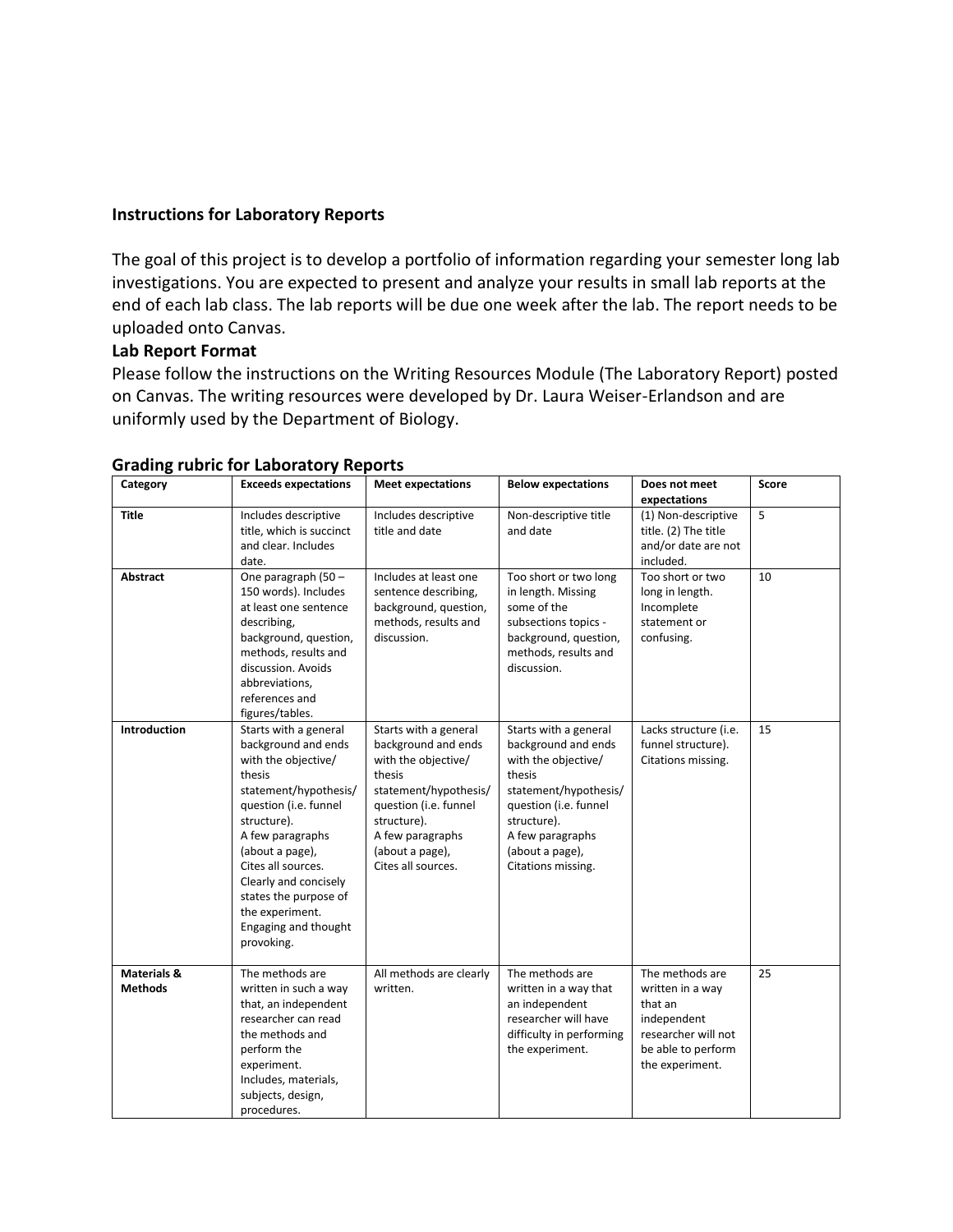| <b>Results</b>            | A paragraph style        | A paragraph style        | The results are        | The results are not  | 10  |
|---------------------------|--------------------------|--------------------------|------------------------|----------------------|-----|
|                           | narrative of your        | narrative of your        | incomplete.            | includes/clear.      |     |
|                           | experimental results.    | experimental results.    |                        |                      |     |
|                           | First paragraph          |                          |                        |                      |     |
|                           | contains your main       |                          |                        |                      |     |
|                           | findings.                |                          |                        |                      |     |
| <b>Discussion</b>         | Reverse funnel style.    | In-depth discussion &    | Omission of pertinent  | Cursory discussion   | 5   |
|                           | In-depth discussion &    | elaboration in most      | content or content     | in all the sections  |     |
|                           | elaboration in all       | sections of the paper.   | runs-on excessively.   | of the paper or      |     |
|                           | sections of the paper.   | The conclusion           | Quotations from        | brief discussion in  |     |
|                           | The conclusion is        | restates the thesis.     | others outweigh the    | only a few sections. |     |
|                           | engaging and restates    |                          | writer's own ideas.    | Incomplete           |     |
|                           | the thesis. Relates      |                          | The conclusion does    | statement or         |     |
|                           | topic back to 'real      |                          | not adequately restate | confusing.           |     |
|                           | world' applications.     |                          | the thesis.            |                      |     |
| <b>References Cited</b>   | (1)A uniform standard    | (1)A uniform standard    | Two references.        | One or no            | 30  |
|                           | format (e.g. CSE         | format (e.g. CSE         |                        | references.          |     |
|                           | format). (2) More than   | format). (2) Three       |                        |                      |     |
|                           | three references.        | references.              |                        |                      |     |
| <b>Any Tables/Figures</b> | At the end of the        | At the end of the        | Tables/figures         | Tables/figures not   |     |
|                           | document (1)             | document.                | numbered, but not      | numbered. No title.  |     |
|                           | Tables/figures           | Tables/figures           | sequentially. Title is | Legend, headings,    |     |
|                           | numbered                 | numbered                 | incomplete. Legend,    | and units of         |     |
|                           | consecutively in         | consecutively in         | headings, and units of | measure are not      |     |
|                           | separate series. (2)     | separate series Title is | measure are not fully  | included. Footnotes  |     |
|                           | Title is complete        | complete. Legend,        | included. Footnotes    | are not used but     |     |
|                           | enough to be             | headings, and units of   | used but do not        | are needed.          |     |
|                           | understood without       | measure are included.    | provide enough clarity |                      |     |
|                           | referring to text. (3)   | Footnotes used to        |                        |                      |     |
|                           | Legend, headings, and    | provide clarity.         |                        |                      |     |
|                           | units of measure are     |                          |                        |                      |     |
|                           | included. (4)            |                          |                        |                      |     |
|                           | Footnotes used as        |                          |                        |                      |     |
|                           | necessary to provide     |                          |                        |                      |     |
|                           | clarity with respect to: |                          |                        |                      |     |
|                           | units of measure that    |                          |                        |                      |     |
|                           | do not fit in the        |                          |                        |                      |     |
|                           | heading, explanations    |                          |                        |                      |     |
|                           | of abbreviations and     |                          |                        |                      |     |
|                           | symbols, statistical     |                          |                        |                      |     |
|                           | significance of entries. |                          |                        |                      |     |
| Total                     |                          |                          |                        |                      | 100 |

## **Instructions for Literature Review Paper**

During the semester each student will write an 8-10 page literature review paper on one of the topics listed below (topics may not be duplicated – to be determined on a first come, first served basis).

**For an Introduction to a literature review, instructions for selecting a topic, finding sources, obtaining full articles, organization of the paper, citing your sources, and writing tips:** Please follow the instructions on the Writing Resources Module (**Writing Basics: The Term Paper and Literature Review**) posted on Canvas. The writing resources were developed by Dr. Laura Weiser-Erlandson, and are uniformly used by the Department of Biology.

**Suggested Research Topics:** \*Any topic not on this list must be cleared with Dr. Siriwardana first!\*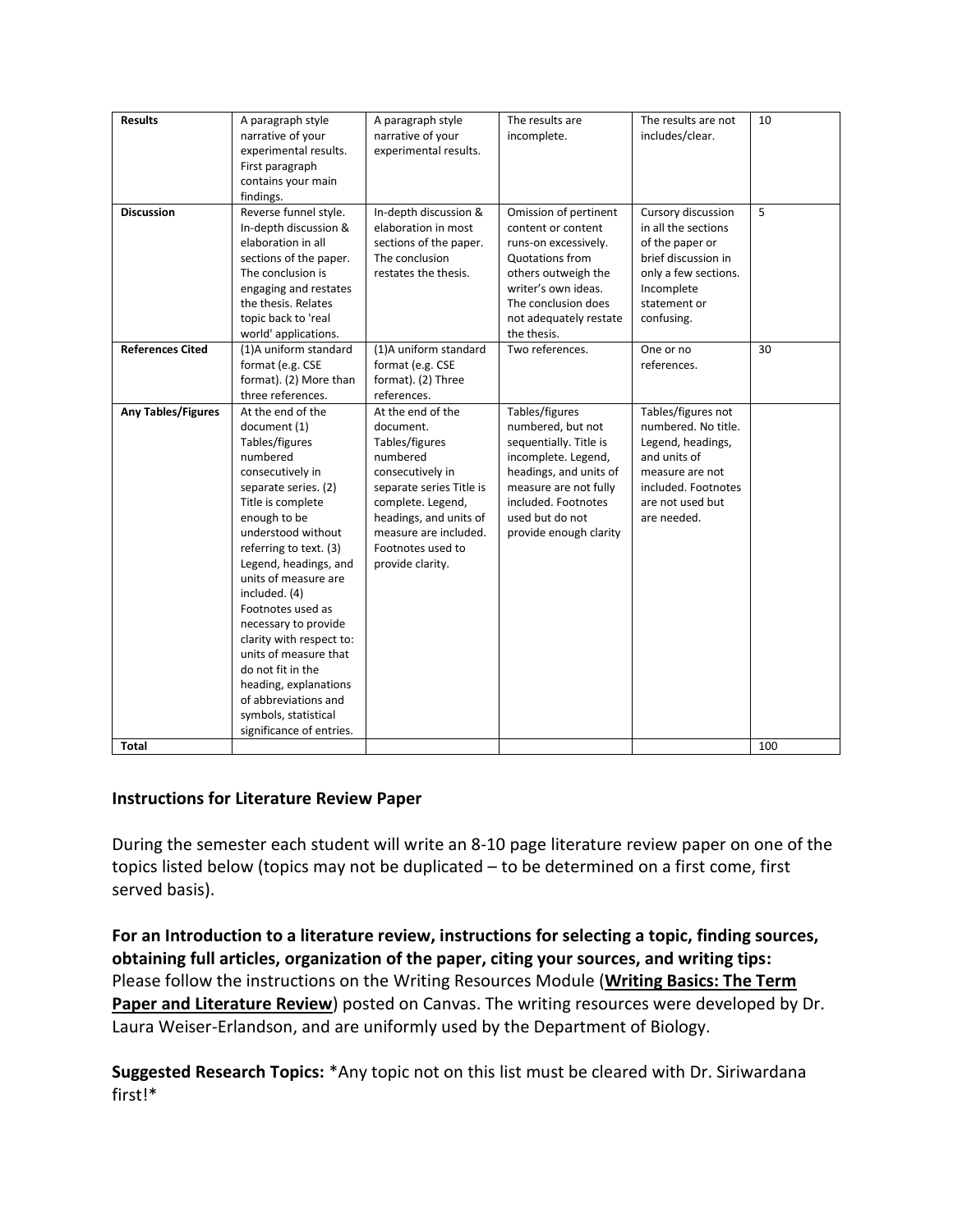- 1. Evolution and biology of cancer cells
- 2. Therapeutic cloning
- 3. Reproductive cloning
- 4. Advances in cell mediated drug delivery
- 5. Stem Cell Biology
- 6. Stem Cell medical therapies
- 7. Autophagy
- 8. Cellular nanotechnology
- 9. Regulation of cell growth, size and shape
- 10. GMO's (Genetically Modified Organisms)
- 11. Cardiac Cell Function and Heart disease
- 12. Synthetic Cells
- 13. CRISPR gene editor
- 14. Cell Signaling
- 15. Cell Biology of Extracellular Matrix
- 16. Viruses
- 17. Cholesterol
- 18. Transport Protein with Expanding Role in Cell Biology
- 19. Cell Biology of Atherosclerosis
- 20. Translating Cell Biology into Therapeutic Advances in Alzheimer's disease
- 21. Molecular Cell Biology of Diabetic Complications
- 22. Cell membrane biology Mitochondria and mitochondrial diseases
- 23. The Function of Human Islet cells
- 24. Biology of SARS-CoV-2 and Covid-19 Polymerase Chain Reaction

\*\*Be assured that the university has a strict policy on plagiarism and cheating. I will uphold that policy and anyone caught conducting academic dishonesty will receive a zero – consider yourself warned!\*\*

### **Text Format guidelines:**

- Double spaced lines (except for literature cited, which should be single spaced)
- 1 inch margins (check this, most defaults are 1.5; you can change it in page setup)
- Times New Roman font, size 12
- No space between paragraphs
- No page breaks between sections
- No cover pages or binders!

#### **Literature Review important dates:**

- 1. Topic Approval (5%) *Due January 31, 2022* Please email your topic to Dr. Siriwardana.
- 2. First Paper Outline (follow instructions in the Writing Basics: The outline & Annotated Outline) (5%) - *Due February 13, 2022 –* Please submit onto the Canvas assignment "First Paper Outline"
- 3. Annotated outline (follow instructions in the Writing Basics: The outline & Annotated Outline) (15%) - *Due February 28, 2022 (includes citations)* - Please submit onto the Canvas assignment "Annotated outline"
- 4. First Submission (25%) *Due April 17, 2022 (Note: this is not a "rough" draft! You are expected to have a full paper submitted)* - Please submit onto the Canvas assignment "First Submission"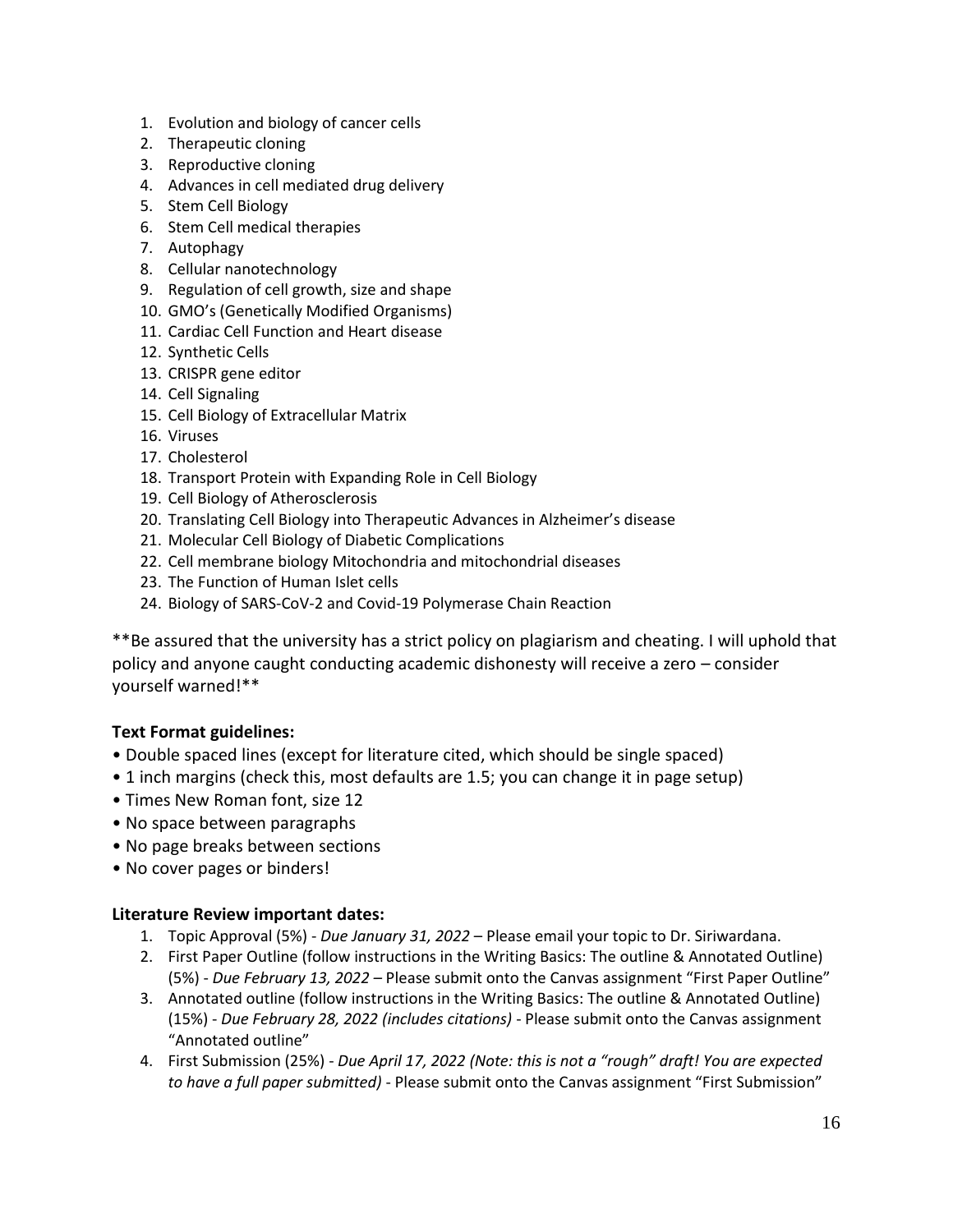5. Final Submission (50%) - *Due May 9, 2022* - Please submit onto the Canvas assignment "Literature Review Paper – Final Submission".

### **Criteria for evaluation:**

For each full submission, the following criteria will be used for evaluation:

Content (70%) Is there thorough coverage of topic, is level of detail appropriate, and are facts accurate?

Organization (10%) Overall organization of paper; does it start broadly, does it flow well between paragraphs, is there a logical sequence of topics, is there a summary paragraph that ties concepts together?

Format (10%) Includes correct font, font size, margins, page spacing, etc…

References (10%) Cited correctly in text and Literature Cited section.

| Category          | <b>Exceeds</b>         | <b>Meet expectations</b> | <b>Below expectations</b> | Does not meet         | Score |
|-------------------|------------------------|--------------------------|---------------------------|-----------------------|-------|
|                   | expectations           |                          |                           | expectations          |       |
| Content           | Thorough coverage      | Thorough coverage        | Lacks appropriate         | Lacks appropriate     | 70    |
|                   | of topic includes      | of topic, level of       | detail and coverage,      | detail and coverage,  |       |
|                   | outside sources,       | detail appropriate,      | facts accurate.           | facts inaccurate.     |       |
|                   | include at least three | facts accurate.          |                           |                       |       |
|                   | outside sources,       | Follows the              |                           |                       |       |
|                   | states own             | instructions on the      |                           |                       |       |
|                   | conclusion and         | Department of            |                           |                       |       |
|                   | future directions,     | <b>Biology writing</b>   |                           |                       |       |
|                   | level of detail        | resources.               |                           |                       |       |
|                   | appropriate, facts     |                          |                           |                       |       |
|                   | accurate. Follows      |                          |                           |                       |       |
|                   | the instructions on    |                          |                           |                       |       |
|                   | the Department of      |                          |                           |                       |       |
|                   | <b>Biology writing</b> |                          |                           |                       |       |
|                   | resources.             |                          |                           |                       |       |
| Organization      | Starts broadly, gets   | Starts broadly, gets     | Does not start with a     | Does not start with a | 10    |
|                   | specific and ends      | specific and ends        | broad introduction        | broad introduction    |       |
|                   | broadly, flows well    | broadly, flows well      | and end with a            | and end with a        |       |
|                   | between paragraphs,    | between paragraphs,      | broad conclusion,         | broad conclusion,     |       |
|                   | there is a logical     | there is a logical       | there is no flow          | there is no flow      |       |
|                   | sequence of topics,    | sequence of topics.      | between paragraphs.       | between paragraphs,   |       |
|                   | and there is a         | Follows the              | Shows some logical        | shows no logical      |       |
|                   | summary paragraph      | instructions on the      | sequence of topics        | sequence of topics.   |       |
|                   | that ties concepts     | Department of            | and flow between          |                       |       |
|                   | together. Follows      | <b>Biology writing</b>   | paragraphs.               |                       |       |
|                   | the instructions on    | resources.               |                           |                       |       |
|                   | the Department of      |                          |                           |                       |       |
|                   | <b>Biology writing</b> |                          |                           |                       |       |
|                   | resources.             |                          |                           |                       |       |
| Format            | Appropriate font,      | Appropriate font,        | Less than three           | Less than two         | 10    |
|                   | font size, margins,    | font size, margins,      | appropriate               | appropriate           |       |
|                   | page spacing etc.      | page spacing etc.        | formatting                | formatting            |       |
|                   | Follows the            | Follows the              | requirements are          | requirements are      |       |
|                   | instructions on the    | instructions on the      | met.                      | met. Font, font size, |       |
|                   | Department of          | Department of            |                           | margins, page         |       |
|                   | <b>Biology writing</b> | <b>Biology writing</b>   |                           | spacing are not       |       |
|                   | resources.             | resources.               |                           | appropriate.          |       |
| <b>References</b> | (1)A uniform           | (1)A uniform             | Two references.           | One or no             | 10    |
|                   | standard format (e.g.  | standard format (e.g.    |                           | references.           |       |
|                   | CSE format). (2)       | CSE format). (2)         |                           |                       |       |
|                   | More than three        | Three references,        |                           |                       |       |
|                   | references, Follows    | Follows the              |                           |                       |       |
|                   | the instructions on    | instructions on the      |                           |                       |       |

#### **Grading rubric for Literature Review**